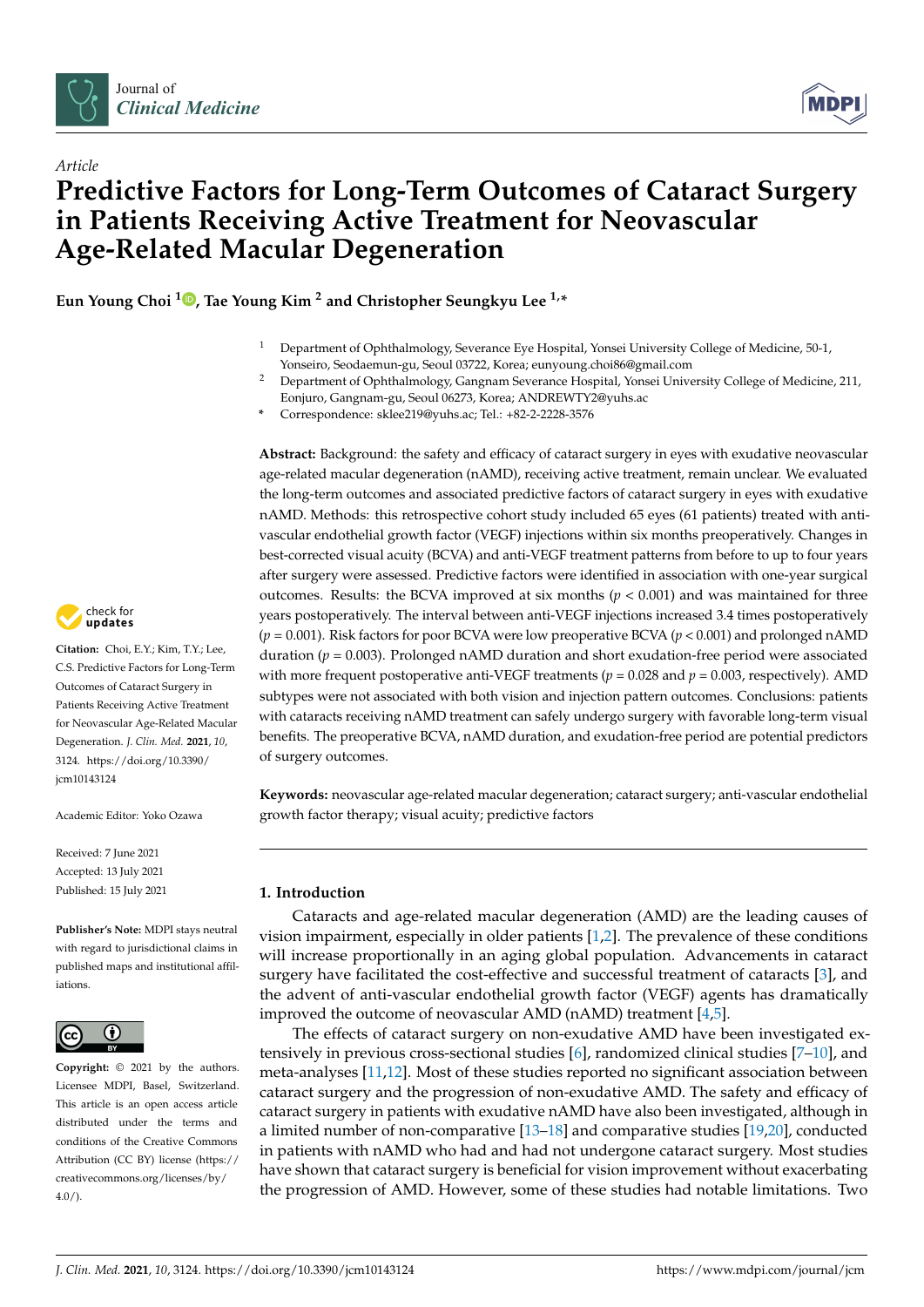non-comparative studies only included approximately 24–28% of the exudative status of patients with AMD at the time of surgery [\[15,](#page-7-14)[18\]](#page-7-11). In other studies, the participants were not administered anti-VEGF (stable neovascular complex) agents in the six months prior to surgery, or their preoperative exudation-free periods were not described in detail [\[13,](#page-7-10)[15](#page-7-14)[,17\]](#page-7-15). Moreover, the follow-up durations of these studies were limited to three months to one year postoperatively [\[16](#page-7-16)[,18](#page-7-11)[,19\]](#page-7-12).

A recent longitudinal study that analyzed data from a health insurance database showed that cataract surgery is associated with an increased risk of nAMD [\[21\]](#page-7-17). The longterm outcomes after cataract surgery, especially in the eyes of patients on active treatment for nAMD, are still largely unknown.

The overall short-term safety of cataract surgery in patients with nAMD has been confirmed; however, for patients receiving active treatment for nAMD, specific preoperative factors that predict poor visual prognosis and recurring or worsened exudation remain unclear. One study found that a short AMD duration and a long exudation-free period were associated with reduced exudation after cataract surgery [\[17\]](#page-7-15). However, the predictors for recently treated nAMD eyes are still unknown since this study only included exudation-free eyes with nAMD.

The safety and efficacy of cataract surgery in eyes with nAMD receiving active treatment remain unclear. Knowledge of the long-term outcomes and factors predicting them would be of immense value for clinicians treating patients with visually significant cataracts and exudative nAMD. Therefore, we conducted this study to determine the three-year outcomes of cataract surgery and to identify the prognostic factors related to the progression of exudative nAMD in eyes receiving active anti-VEGF therapy.

#### **2. Materials and Methods**

#### *2.1. Study Design*

This retrospective, observational cohort study used data extracted from the medical records of the Severance Hospital of Yonsei University College of Medicine (a tertiary referral center) at Sinchon and Gangnam, Seoul, Korea. Ethical approval was obtained from the Institutional Review Board of Gangnam Severance Hospital (approval number, 3-2019-0378). The requirement for patient consent was waived because patient data were anonymized. This study was conducted in adherence to the tenets of the Declaration of Helsinki.

#### *2.2. Study Population*

Patients who underwent uneventful cataract surgery between 1 July 2006 and 31 August 2019 while receiving anti-VEGF therapy for nAMD were considered for inclusion in this study. The eyes of patients who were followed up for at least 12 months after cataract surgery were included in the analysis. Only the eyes that received the last anti-VEGF injection within six months before cataract surgery were selected.

We identified 277 eyes suitable for inclusion from 304 patients with AMD who underwent cataract surgery; 82 eyes with no confirmed macular neovascularization before surgery were excluded. Furthermore, 72 eyes were excluded due to other ophthalmic comorbidities (e.g., vitreous and submacular hemorrhage, retinal detachment, or retinoschisis) or with a history of any intraocular surgery (e.g., anterior vitrectomy, pars plana vitrectomy, or glaucoma surgery) that could affect vision. We also excluded 14 eyes that were followed up for less than one year after surgery, while we had no limit for the preoperative follow-up time. Moreover, we excluded 31 eyes that had received the last anti-VEGF injection more than six months before surgery and 13 eyes that had received anti-VEGF injections within an average interval of 6 months.

The primary outcome was analyzed in 65 eyes of 61 patients. Four patients had bilateral AMD, and both eyes were included in the analyses. Among the included eyes, 43 had been followed up for at least one year pre- and postoperatively, as required for comparing the frequency of anti-VEGF injections.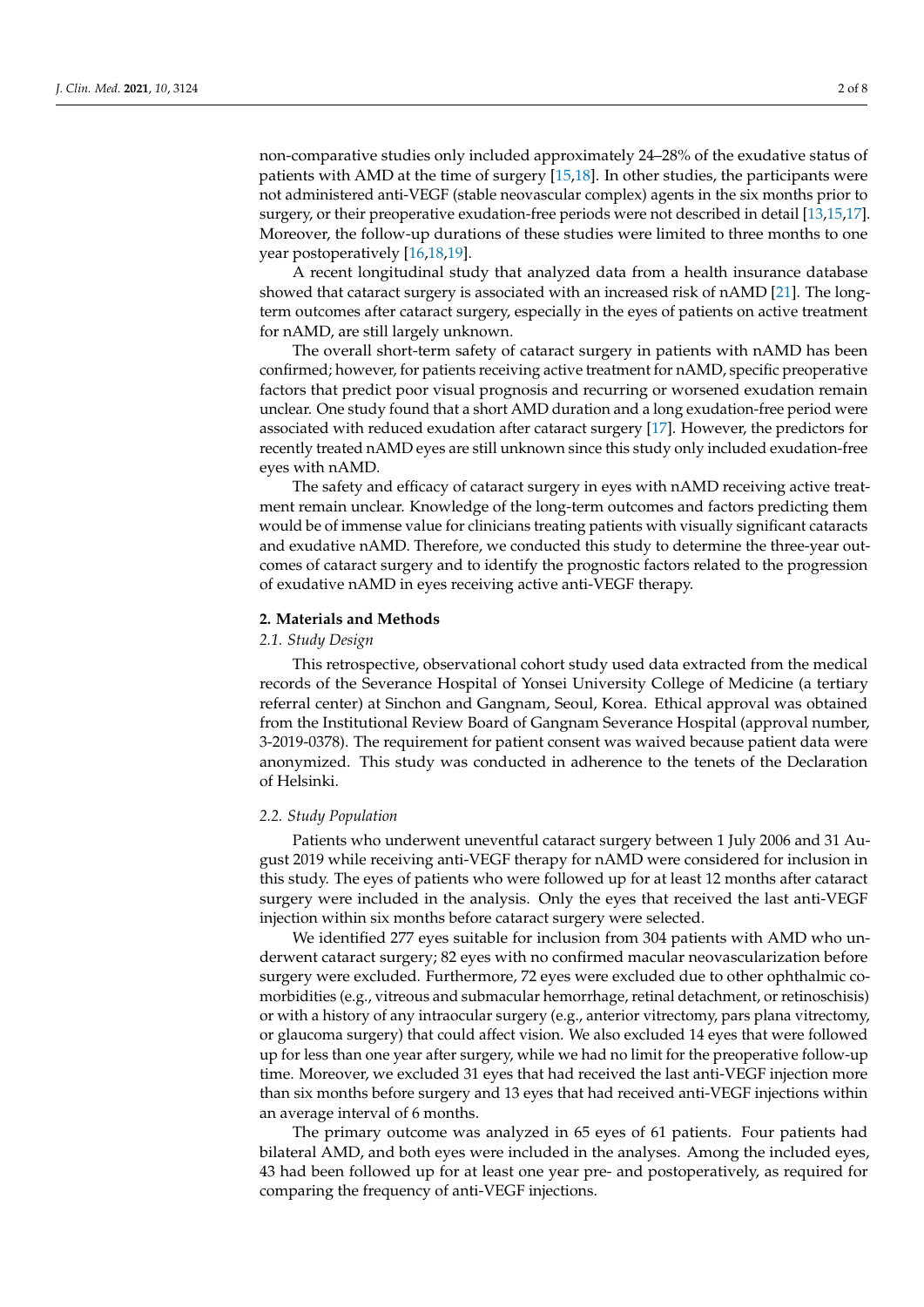#### *2.3. Measurements and Outcomes*

In addition to demographic data, we recorded the dates of nAMD diagnosis, cataract surgery, and all anti-VEGF injections before and after surgery. We also investigated the detailed history of anti-VEGF therapy (duration, type of drug used, injection regimen, number of injections, and interval between injections) and cataract surgery (date, surgical method, and combined procedures, such as anti-VEGF injection and anterior vitrectomy). Injection regimens were divided into two: pro re nata (PRN) and treat-and-extend (TAE). The baseline was defined as the time when the first anti-VEGF injection for nAMD treatment was administered. The period before cataract surgery was referred to as "preoperative." The injections combined with cataract surgery were considered as "postoperative" treatment.

We evaluated the presence of exudation indicators (collection of fluid or hemorrhage in the intraretinal or subretinal spaces) depending on the findings of optical computed tomography (OCT). "Exudation-free" was defined as completely dry, with no exudation indicators. The exudation-free period before cataract surgery was measured in days. All eyes treated with the PRN regimen were included to evaluate the interval to the subsequent recurrence; in the TAE regimen, we considered only those with exudation confirmed on OCT at the first postoperative injection.

The primary outcome was the change in visual acuity (VA) at six months, one year, and three years after cataract surgery. The secondary outcome was the identification of postoperative factors that could predict the visual outcome. Variables considered in the analyses of predictive factors included patient age, type of AMD lesion, the interval between first and last intravitreal anti-VEGF injection and cataract surgery, preoperative exudation-free period, and the presence of exudation during surgery.

#### *2.4. Statistical Analysis*

Descriptive data are presented as mean  $\pm$  standard deviation (SD) or frequencies (with percentages), as appropriate. A paired *t*-test was used to analyze differences before and after cataract surgery. We used simple regression analysis with a linear mixed-effect model to evaluate the relationship between each prognostic factor and the visual outcome and frequency of anti-VEGF injections. Subsequently, we included the predictive prognostic factors with the lowest *p*-values in a multiple regression model, created using a stepwise backward selection procedure. All statistical analyses were conducted using SPSS software version 21.0 (IBM, Armonk, NY, USA). A *p*-value < 0.05 was considered to indicate statistical significance.

# **3. Results**

# *3.1. Demographic and Clinical Characteristics*

The patients' demographic characteristics are summarized in Table [1.](#page-3-0) The initial mean  $\pm$  SD best-corrected visual acuity (BCVA) was 0.71  $\pm$  0.45 logarithm of the minimum angle of resolution (logMAR), and the mean BCVA before cataract surgery was  $0.91 \pm 0.45$ logMAR. The average time between the diagnosis of nAMD and cataract surgery was  $32.7 \pm 32.9$  months (range: 4–132). PRN injections were administered in 43 eyes (66.2%), while 22 eyes (33.8%) were treated under the TAE regimen. Three cases treated with the PRN regimen preoperatively switched to the TAE regimen after surgery, and no case changed from TAE to PRN. The mean number of anti-VEGF injections administered during the preoperative period was  $14.2 \pm 13.6$ .

Before cataract surgery, 20 eyes (30.8%) were treated with bevacizumab, 29 (44.6%) with ranibizumab, and 16 (24.6%) with aflibercept. The average interval between the last anti-VEGF injection and cataract surgery was  $70.8 \pm 55.8$  days. The presence of exudative fluid was confirmed using preoperative OCT examinations in 46 of 65 eyes (70.8%). A total of 33 of 65 eyes (50.8%) received anti-VEGF injection combined with cataract surgery. Among these eyes, 30 (90.9%) were originally scheduled for injection at approximately the time of cataract surgery, and three (9.1%) received an additional injection to protect against cataract surgery.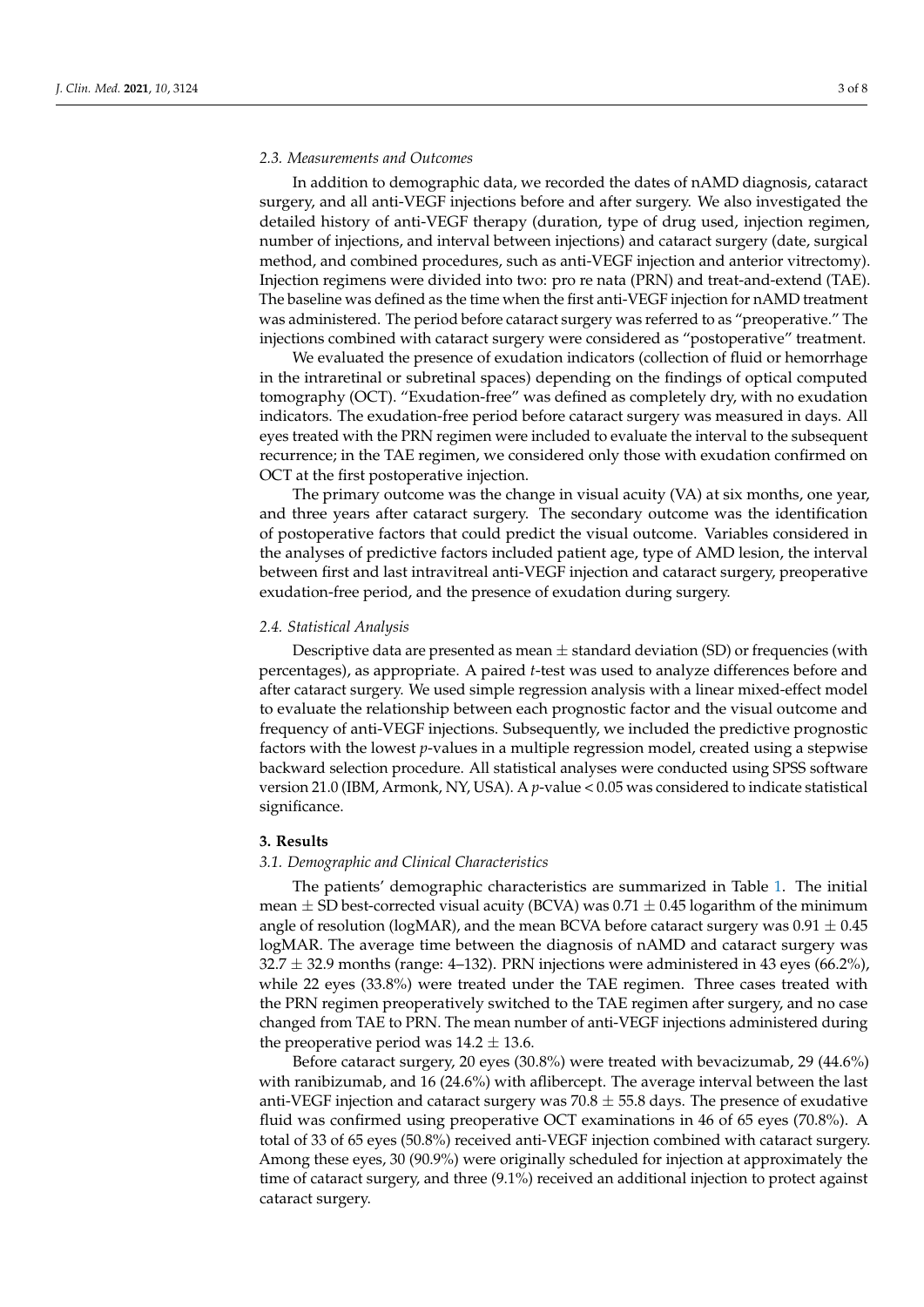|                                                                   | <b>Total</b>     | <i>p</i> -Value |  |  |  |
|-------------------------------------------------------------------|------------------|-----------------|--|--|--|
| Basic characteristics (patients: $n = 61$ )                       |                  |                 |  |  |  |
| Age, years                                                        | $74.0 \pm 7.6$   |                 |  |  |  |
| Male/Female, $n$                                                  | 44/17            |                 |  |  |  |
| Co-morbidities, $n$ (%)                                           |                  |                 |  |  |  |
| Hypertension                                                      | 17(27.9)         |                 |  |  |  |
| <b>Diabetes</b>                                                   | 13(21.3)         |                 |  |  |  |
| Before cataract surgery (eyes: $n = 65$ )                         |                  |                 |  |  |  |
| AMD duration, months                                              | $32.7 \pm 32.9$  |                 |  |  |  |
| AMD subtype, $n$ (%)                                              |                  |                 |  |  |  |
| MNV Type I                                                        | 37 (57.0)        |                 |  |  |  |
| <b>PCV</b>                                                        | 17(26.2)         |                 |  |  |  |
| MNV Type II                                                       | 8(12.3)          |                 |  |  |  |
| MNV Type III                                                      | 3(4.6)           |                 |  |  |  |
| Regimen of anti-VEGF injections                                   |                  |                 |  |  |  |
| Pro re nata                                                       | 43 (66.2)        |                 |  |  |  |
| Treat-and-extend                                                  | 22(33.8)         |                 |  |  |  |
| Total number of anti-VEGF injections                              | $14.2 \pm 13.6$  |                 |  |  |  |
| Interval from the last injection to surgery, days a               | $70.8 \pm 55.8$  |                 |  |  |  |
| Exudation-free period, days                                       | $23.0 \pm 47.1$  |                 |  |  |  |
| Anti-VEGF injection interval, days/injection b                    | $66.5 \pm 38.9$  |                 |  |  |  |
| Cataract operation (eyes: $n = 65$ )                              |                  |                 |  |  |  |
| Presence of exudation, $n$ (%)                                    | 46 (70.8)        |                 |  |  |  |
| Phacoemulsification with IOL implantation, $n$ (%)                | 32 (49.2)        |                 |  |  |  |
| Phacoemulsification with IOL implantation plus anti-VEGF, $n$ (%) | 33(50.8)         |                 |  |  |  |
| After cataract surgery (eyes: $n = 65$ )                          |                  |                 |  |  |  |
| Follow-up period, months                                          | $49.6 \pm 37.8$  |                 |  |  |  |
| Total number of anti-VEGF injection                               | $12.4 \pm 12.9$  |                 |  |  |  |
| Interval to the subsequent injection, days a                      | $88.1 \pm 41.9$  | 0.21            |  |  |  |
| Anti-VEGF Injection interval, days/injection b                    | $228.0 \pm 39.2$ | 0.001           |  |  |  |

<span id="page-3-0"></span>**Table 1.** Characteristics of patients who underwent cataract surgery during active treatment for nAMD.

Values are expressed as mean  $\pm$  standard deviation (SD), or number of subjects and percentage, as appropriate. a,b Used for paired *t*-test comparing intervals before and after surgery. nAMD: neovascular age-related macular degeneration; VEGF: vascular endothelial growth factor; BCVA: best-corrected visual acuity; logMAR: logarithm of the minimal angle of resolution; PCV: polypoidal choroidal vasculopathy; MNV: macular neovascularization; IOL: intraocular lens.

#### *3.2. Long-Term Changes in VA after Cataract Surgery*

The change in BCVA after cataract surgery is shown in Figure [1.](#page-4-0) The BCVA significantly improved six months ( $n = 65$ ; 0.68 logMAR;  $p < 0.001$ ) and one year ( $n = 65$ ; 0.75 logMAR;  $p = 0.001$ ) postoperatively compared to the preoperative BCVA (0.91 logMAR). This improvement in vision was maintained for up to three years postoperatively ( $n = 51$ ; 0.87  $log<sub>MR</sub>; p = 0.017$ .

The difference between the preoperative and postoperative BCVA was not significant four years after cataract surgery (*n* = 39; 1.07 logMAR; *p* = 0.34). The postoperative BCVA did not show any significant difference from the baseline BCVA at the time of nAMD diagnosis up to three years after cataract surgery ( $p = 0.81$  for six months,  $p = 0.94$  for one year, and  $p = 0.46$  for three years postoperatively). However, the BCVA significantly decreased four years postoperatively, compared to the baseline BCVA ( $p = 0.044$ ).

#### *3.3. Changes in Treatment Patterns after Cataract Surgery*

The mean interval to the subsequent postoperative injection was 88.1 days, and there was no significant difference when comparing the mean interval from the previous last injection to the time of surgery (70.8 days,  $p = 0.21$ ; Table [1\)](#page-3-0). The average exudationfree period increased significantly after surgery in the PRN regimen group (preoperative: 21.3  $\pm$  10.4 days; postoperative: 112.9  $\pm$  18.5;  $p = 0.004$ ) and in the TAE regimen group (preoperative:  $26.3 \pm 12.5$  days; postoperative:  $65.9 \pm 16.4$ ;  $p = 0.033$ ). The average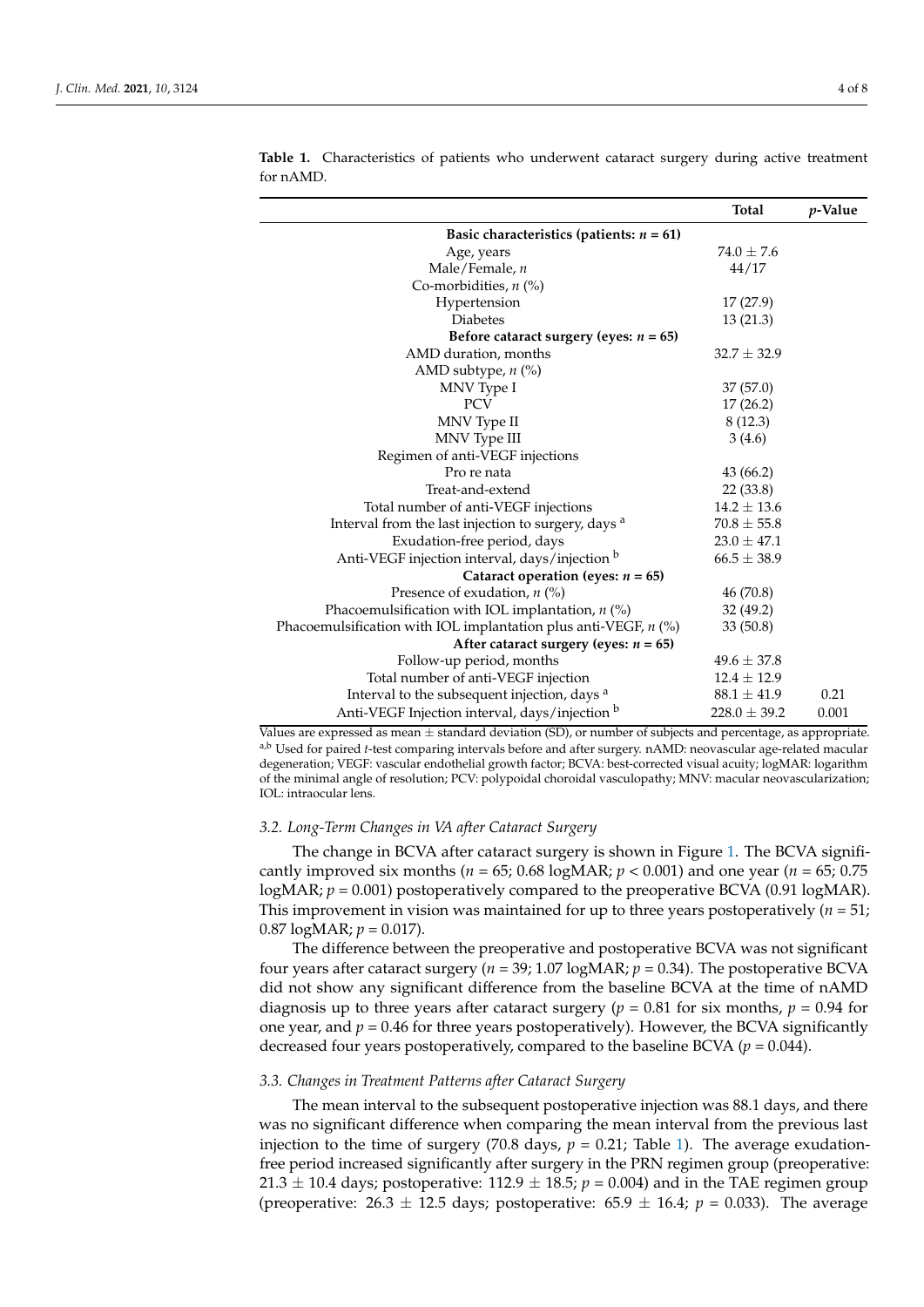interval between injections increased significantly after surgery (preoperative: 66.5 days; postoperative: 228.0 days;  $p = 0.001$ , Table [1\)](#page-3-0). The average number of injections per year decreased significantly from 5.2 before surgery to 1.6 after surgery ( $p = 0.001$ ). The mean injection interval significantly increased in the PRN regimen group (preoperative:  $66.6 \pm 34.3$  days between injections; postoperative:  $171.0 \pm 15.7$  days;  $p = 0.001$ ), and approached significance in the TAE regimen group, with approximately half of the subjects (preoperative: 66.8 ± 44.7 days; postoperative: 234.3 ± 34.0 days; *p* = 0.064).

<span id="page-4-0"></span>

surgery (baseline), at the time of cataract surgery, and follow-ups. Number of patients at each time  $\frac{1}{\sqrt{5}}$  (cm), at the time of catalact surgery, and followed  $\frac{1}{\sqrt{5}}$  (cm),  $\frac{1}{\sqrt{5}}$  (cm),  $\frac{1}{\sqrt{5}}$  (cm),  $\frac{1}{\sqrt{5}}$  (cm),  $\frac{1}{\sqrt{5}}$  (cm),  $\frac{1}{\sqrt{5}}$  (cm),  $\frac{1}{\sqrt{5}}$  (cm),  $\frac{1}{\sqrt{5}}$  (cm),  $\frac{$ point: 65 (6M), 65 (1Y), 61 (2Y), 51 (3Y), and 39 (4Y). Values are expressed as mean  $\pm$  standard deviation (error bars). Statistical significance on a paired t-test  $(p < 0.05)$  when compared with the preoperative point is indicated by the asterisks (\*) over the bars and when compared with baseline by the cross (†). M: months, Y: year(s), BCVA: best-corrected visual acuity, logMAR: logarithm of the minimum angle of resolution. minimum angle of resolution. **Figure 1.** Changes in the mean best-corrected visual acuity from an average of 32.7 months before

# 3.4. Predictive Factors for VA after Cataract Surgery

cant four years after cataract surgery (*n* = 39; 1.07 logMAR; *p* = 0.34). The postoperative The results of simple and multiple linear regression analyses of prognostic factors affecting BCVA one year after surgery are presented in Table 2. Higher preoperative BCVAs were significantly associated with favorable VA outcomes (coefficient [CE]:  $0.50; p < 0.001$ ). A shorter AMD duration was also associated with a more favorable postoperative VA (CE:  $0.004; p = 0.003$ ).

**Table 2.** Analysis of prognostic factors associated with postoperative BCVA (logMAR) at one year.

<span id="page-4-1"></span>

| Simple           |                 | Multiple         |                 |
|------------------|-----------------|------------------|-----------------|
| Coefficient (SE) | <i>p</i> -Value | Coefficient (SE) | <i>p</i> -Value |
| 0.001(0.004)     | 0.76            |                  |                 |
| 0.68(0.093)      | < 0.001         | 0.50(0.10)       | < 0.001         |
| 0.006(0.002)     | 0.001           | 0.004(0.001)     | 0.003           |
| 0.07(0.098)      | 0.48            |                  |                 |
| $-0.003(0.001)$  | 0.61            |                  |                 |
| 0.15(0.12)       | 0.22            |                  |                 |
| 0.001(0.001)     | 0.39            |                  |                 |
| $-0.08(0.048)$   | 0.11            |                  |                 |
| 0.001(0.001)     | 0.22            |                  |                 |
|                  |                 |                  |                 |

*3.4. Predictive Factors for VA after Cataract Surgery*  standard error; BCVA: best-corrected visual acuity; logMAR: logarithm of the minimal angle of resolution; AMD: age-related macular degeneration; VEGF: vascular endothelial growth factor. <sup>a</sup> Factors with the lowest *p*-values in a simple linear regression analysis (i.e.,  $p < 0.10$ ) were included in a multiple regression analysis. SE: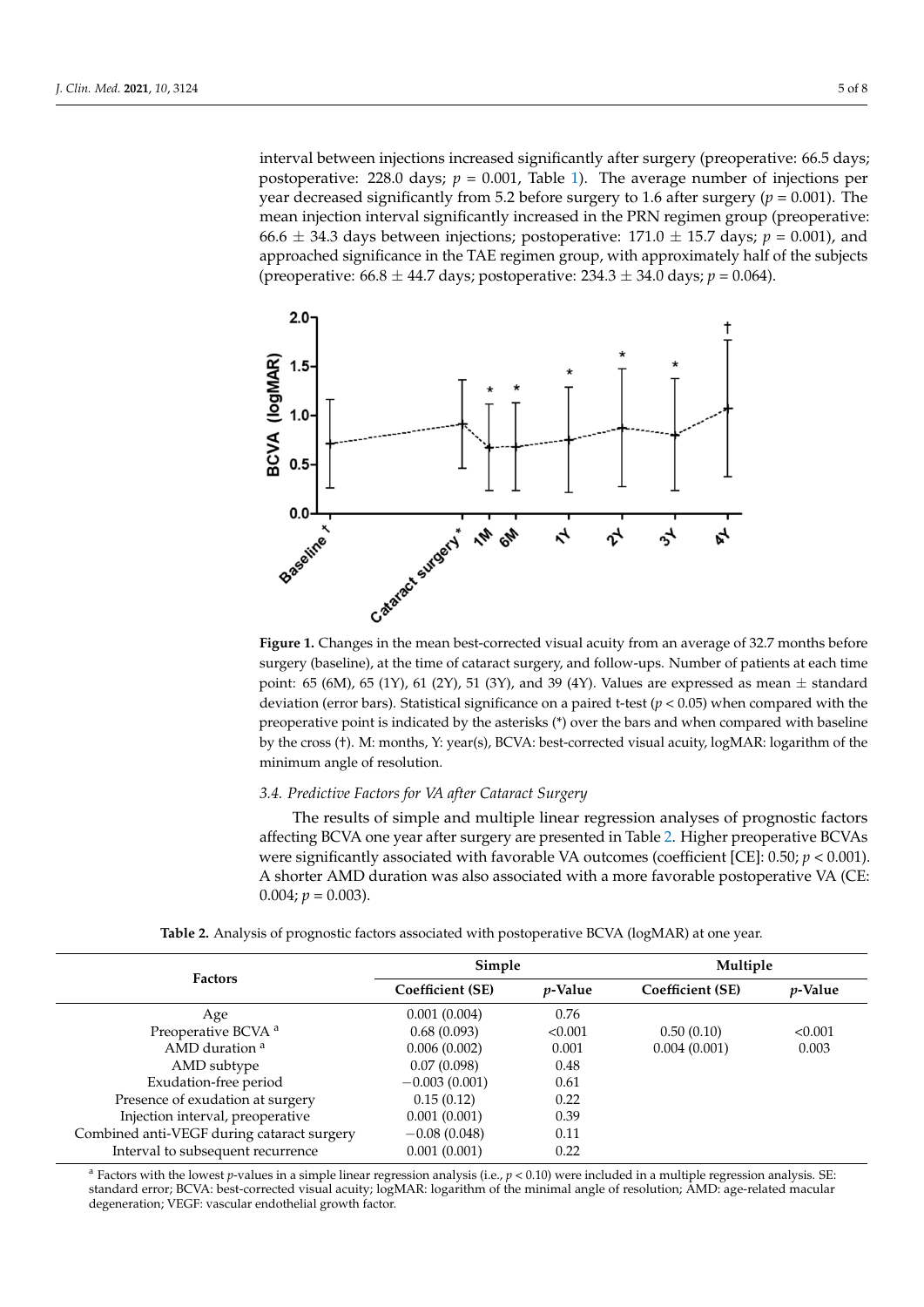#### *3.5. Predictive Factors for Anti-VEGF Injection Frequency after Cataract Surgery*

Table [3](#page-5-0) summarizes the results of simple and multiple linear regression analyses of prognostic factors affecting the interval between anti-VEGF treatments after cataract surgery. A longer AMD duration before cataract surgery was associated with an increased frequency of injections afterward (CE: −3.38; *p* = 0.028). A prolonged exudation-free period was associated with less frequent injections postoperatively (CE: 2.77; *p* = 0.003).

Other factors had no discernible predictive effects, including age  $(p = 0.49)$ , AMD lesion subtype ( $p = 0.14$ ), the presence of exudation at surgery ( $p = 0.18$ ), frequency of injections before surgery ( $p = 0.17$ ), combined injection during cataract surgery ( $p = 0.67$ ), and subsequent recurrence of exudation after surgery  $(p = 0.71)$ .

**Table 3.** Analysis of prognostic factors associated with the interval of postoperative anti-VEGF injections.

<span id="page-5-0"></span>

| <b>Factors</b>                             | Simple           |                 | Multiple         |                 |
|--------------------------------------------|------------------|-----------------|------------------|-----------------|
|                                            | Coefficient (SE) | <i>p</i> -Value | Coefficient (SE) | <i>p</i> -Value |
| Age                                        | $-1.51(6.25)$    | 0.49            |                  |                 |
| <b>Diabetes</b>                            | $-14.5(94.7)$    | 0.74            |                  |                 |
| AMD duration <sup>a</sup>                  | $-3.50(1.60)$    | 0.034           | $-3.38(1.50)$    | 0.028           |
| AMD subtype                                | 0.20(1.50)       | 0.14            |                  |                 |
| Exudation-free period <sup>a</sup>         | 1.91(1.02)       | 0.010           | 2.77(0.88)       | 0.003           |
| Presence of exudation at surgery           | $-118.7(88.3)$   | 0.18            |                  |                 |
| Injection frequency, preoperative          | 1.68(1.20)       | 0.17            |                  |                 |
| Combined anti-VEGF during cataract surgery | 27.1(90.3)       | 0.67            |                  |                 |
| Interval to subsequent recurrence          | 0.05(0.8)        | 0.71            |                  |                 |

<sup>a</sup> Factors with the lowest *p*-values in a simple linear regression analysis (i.e.,  $p < 0.10$ ) were included in a multiple regression analysis. SE: standard error; AMD: age-related macular degeneration; VEGF: vascular endothelial growth factor.

# **4. Discussion**

We analyzed the outcomes of cataract surgery in eyes receiving active anti-VEGF treatment for exudative nAMD. The postoperative VA recorded six months after cataract surgery improved by 0.23 logMAR (0.12 Snellen equivalent) compared to the preoperative VA; this improvement was maintained until the three-year follow-up. The mean interval between anti-VEGF injections increased approximately 3.4 times postoperatively, and the mean exudation-free period almost quadrupled. These postoperative changes were more pronounced in the PRN regimen group compared to the TAE regimen group. The change in injection frequency may coincide with the long-term natural course of nAMD after treatment [\[22\]](#page-7-18). A low preoperative VA and long AMD duration were significant risk factors for a poor visual outcome. The preoperative AMD duration and the exudation-free period showed a significant association with the increased frequency of postoperative anti-VEGF injections.

The eyes included in this study were being actively treated with anti-VEGF injections at an interval of approximately two months before cataract surgery; this interval is relatively shorter than that reported by previous studies [\[13,](#page-7-10)[15](#page-7-14)[–17,](#page-7-15)[19,](#page-7-12)[20\]](#page-7-13). The presence of exudation was confirmed with OCT in 46 (70.8%) eyes included in this study, representing a higher proportion of the total sample than previously reported [\[15](#page-7-14)[,18\]](#page-7-11). In these cases, the exudation-free period was considered zero, and the average exudation-free period (21.3 days) was much shorter than the average interval between injections (66.5 days). This difference appears because about half of the subjects (45.9%) have an average interval between injections of longer than two months due to stable, non-progressive disease,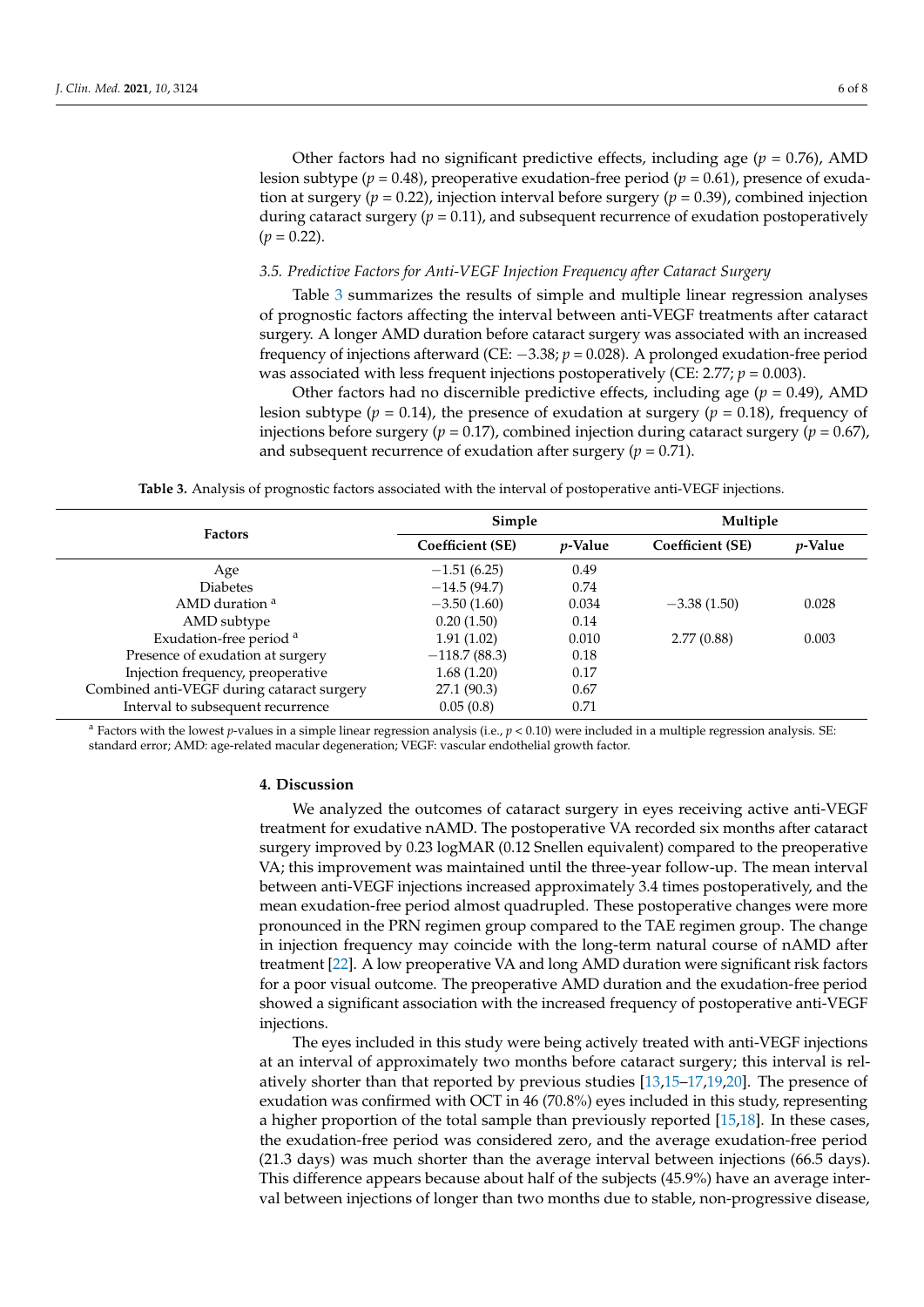even with minimal exudation. Despite the presence of active choroidal neovascularization lesions, VA showed significant improvement for up to three years postoperatively. Moreover, the postoperative recurrence rate of exudation decreased. Previous studies have either reported no change [\[13,](#page-7-10)[19\]](#page-7-12) or marginal reduction [\[15\]](#page-7-14) in the number of injections administered before and after surgery, with follow-up periods of several months to one year.

We have complemented some previously reported predictive factors of visual outcomes [\[17](#page-7-15)[,18\]](#page-7-11) by following up eyes under active anti-VEGF treatment for nAMD for over three years. It may be difficult to obtain sufficient visual outcomes after cataract surgery if the duration of AMD spans several years, with extremely poor preoperative vision. The exudation-free period and postoperative presence of exudation had no discernible effects on the visual outcome. More frequent postoperative visits are recommended to evaluate exudation recurrence in patients with prolonged AMD and a short exudation-free period. Unexpectedly, the frequency of preoperative injections and the combination of injections with cataract surgery did not affect AMD progression postoperatively.

This study had some limitations. First, the study design was retrospective. Second, we included eyes with heterogenous AMD subtypes, treated with a variety of anti-VEGF agents and treatment regimens. However, this diversity could also be viewed as a strength of the generalizability of our results. The absence of a matched control group that received anti-VEGF therapy and no cataract surgery is also a limitation.

The present study also has several strengths. First, a detailed analysis of pertinent data was performed, including VA and OCT results, before (32.7 months) and after cataract surgery (up to 49.6 months). Second, we identified the long-term conditions of nAMD and visual improvements after cataract surgery in eyes with exudative nAMD undergoing active treatment. Third, the preoperative VA, nAMD duration, and exudation-free period were identified as predictive factors under these clinical conditions.

#### **5. Conclusions**

In conclusion, we suggest that cataract surgery could be performed safely in eyes with exudative nAMD receiving active anti-VEGF treatment. The different exudationfree periods and nAMD durations may provide clinicians with useful information for determining the optimal timing of cataract surgery. Preoperative VA is the most effective predictive factor for determining the long-term postoperative visual outcome after cataract surgery. Long-term clinical trials conducted under controlled conditions are needed to validate the conclusions of this study.

**Author Contributions:** Conceptualization: E.Y.C. and C.S.L.; methodology: E.Y.C., T.Y.K. and C.S.L.; writing—original draft preparation: E.Y.C. and C.S.L.; writing—review and editing: E.Y.C. and C.S.L.; formal analysis: E.Y.C.; investigation and data curation: E.Y.C., T.Y.K. and C.S.L.; funding acquisition and supervision: C.S.L. All authors have read and agreed to the published version of the manuscript.

**Funding:** This research was supported by the National Research Foundation of Korea (NRF-2019R1A2C2002393), which is funded by the Ministry of Science and Information Communication Technology.

**Institutional Review Board Statement:** Ethical approval was obtained from the Institutional Review Board of Gangnam Severance Hospital (approval number, 3-2019-0378).

**Informed Consent Statement:** The requirement for patient consent was waived because patient data were anonymized. Moreover, this study adhered to the tenets of the Declaration of Helsinki.

**Data Availability Statement:** The datasets used and analyzed in the current study are available from the corresponding author on reasonable request.

**Conflicts of Interest:** The authors declare no conflict of interest. The funders had no role in the study design, in the collection, analyses, or interpretation of data, in the writing of the manuscript, or in the decision to publish the results.